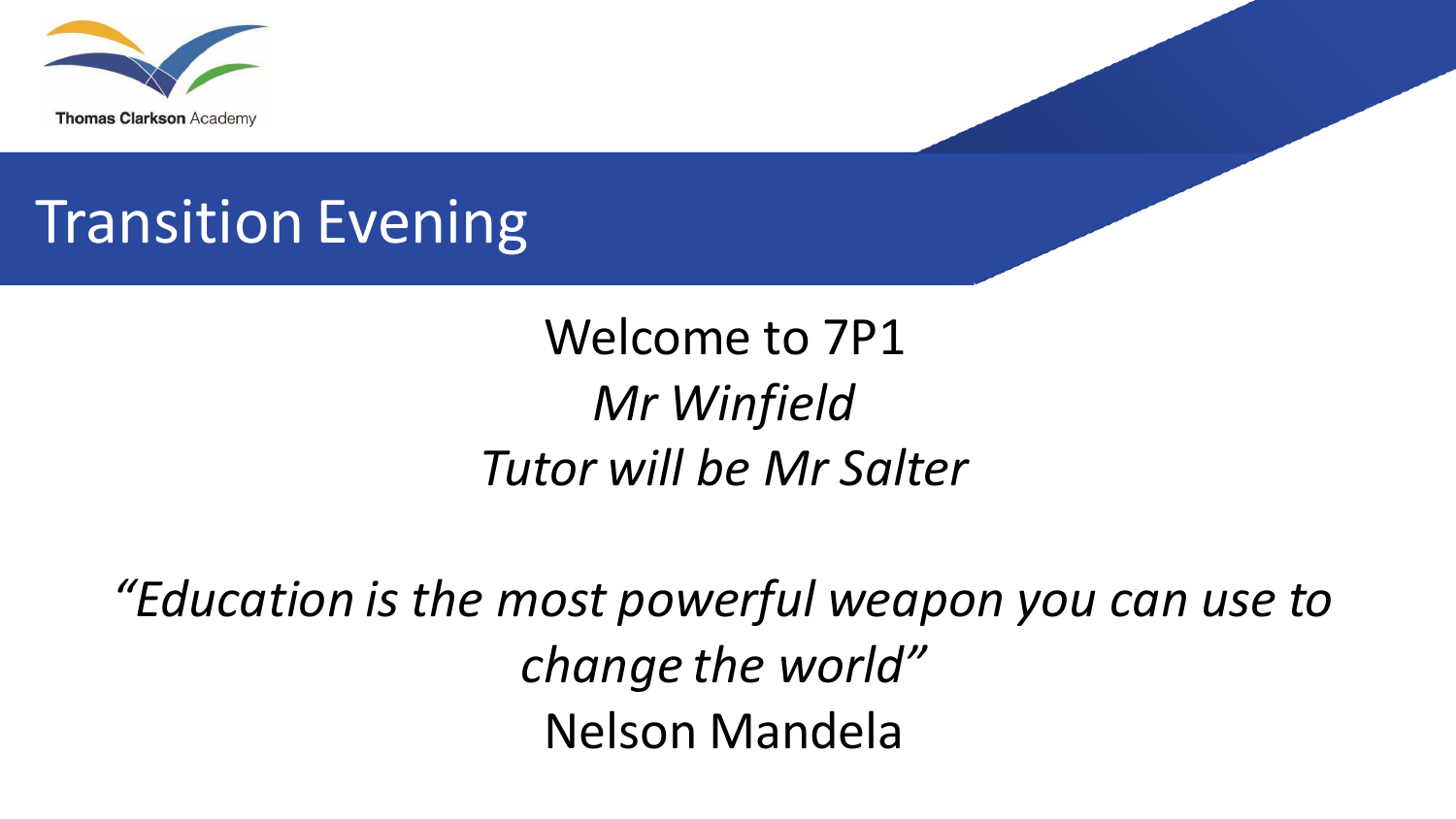

### Communicating with me

#### **Email:**

#### [PWinfield@thomasclarksonacademy.org](http://@thomasclarksonacademy.org) RSalter@thomasclarksonacademy.org **Tel:** (01945) 585237 **Student Services:**  studentservices@thomasclarksonacademy.org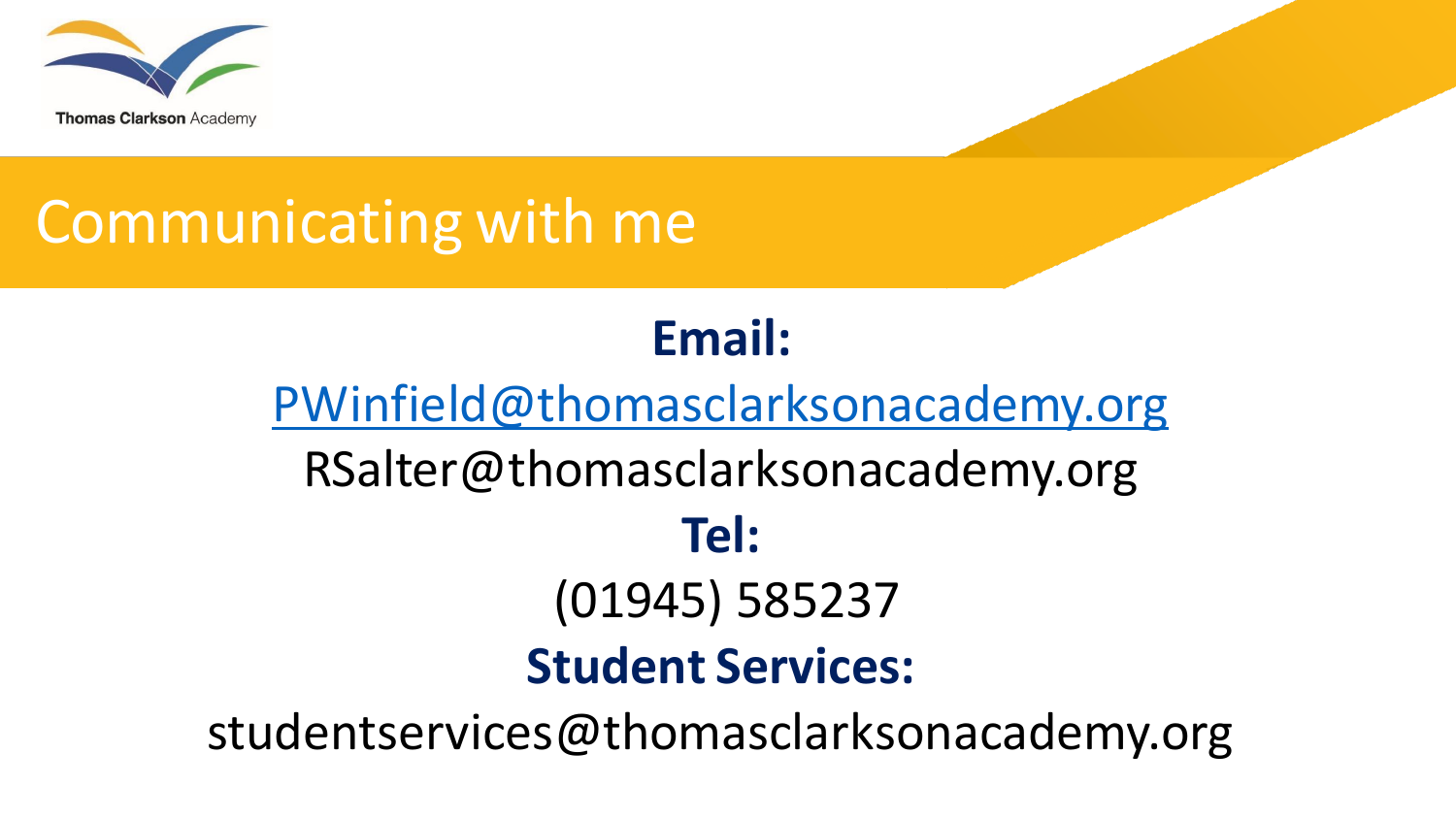

### Academic Progress

At TCA your academic progress is very important.

Trying your best at all times and taking your work seriously will enable you to achieve your full academic potential, with support from your tutor, teachers and home.

Progress reports are emailed to parents 3 times a year.

There will be a "settling in" evening in the first term and a full parents evening at the start of the third term.

Mr Winfield tracks everyone's academic progress and tutors will also set academic targets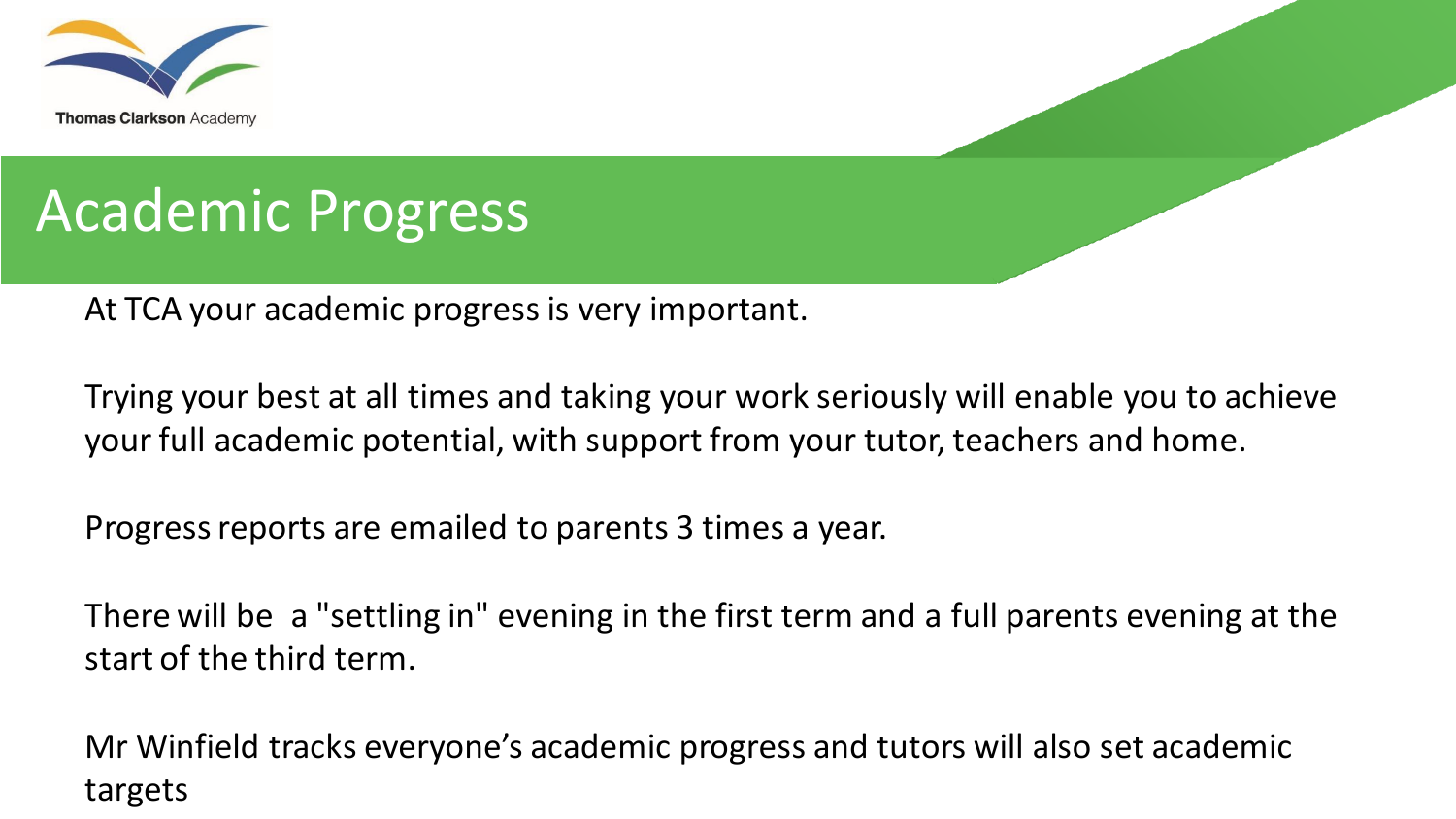

#### Extra-curricular activities

There's something for everyone to get involved with after school at TCA.

School Musical Sports Teams Library Ambassadors Young Interpreters To name a few…



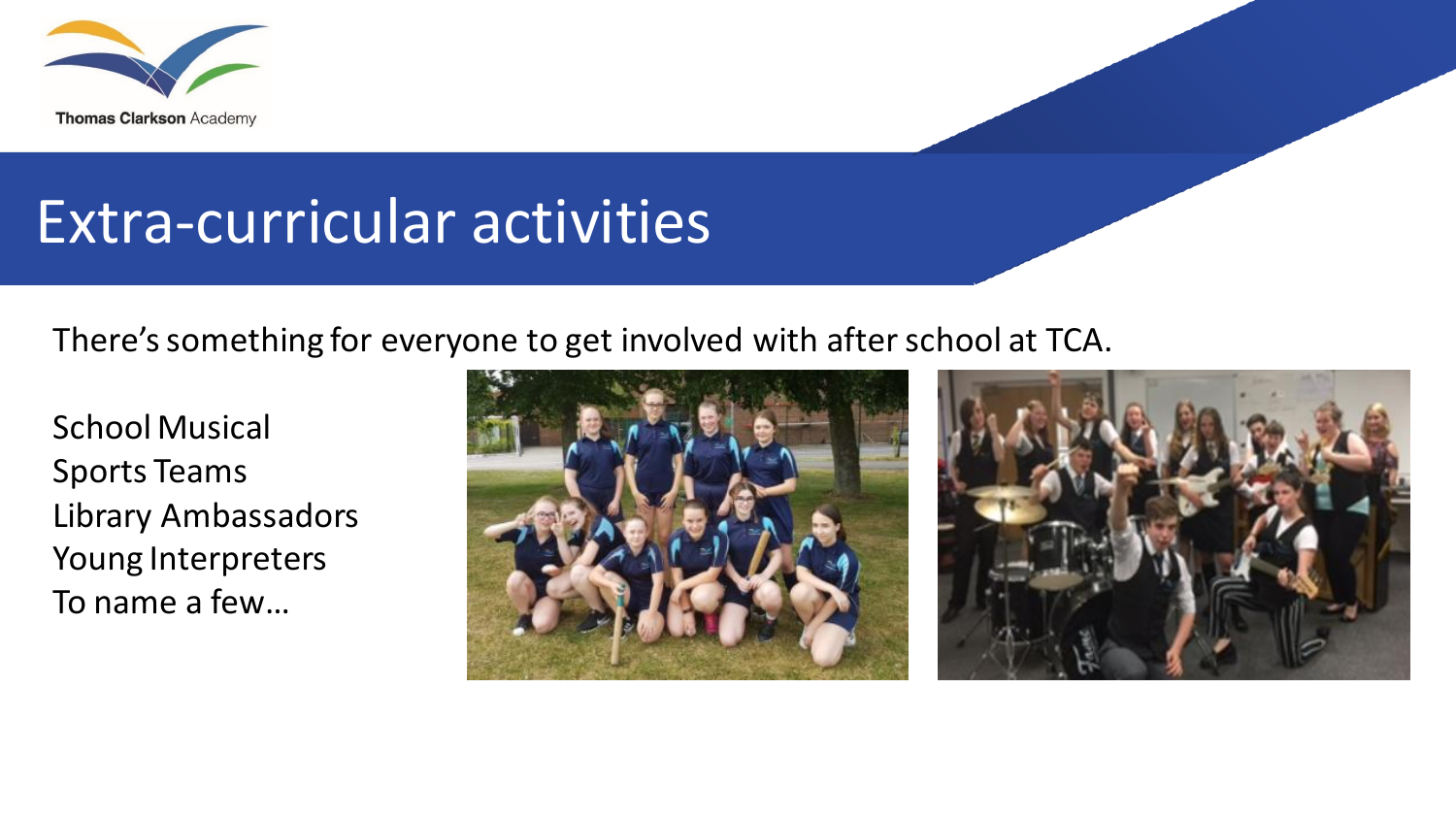

At TCA, you will be rewarded for excellent progress, attitude to learning, attendance & achievement.

- Celebration Assemblies
- Green cards linked to community competitions
- Attendance/ reward draws bike, scooter, amazon vouchers (examples from this academic year)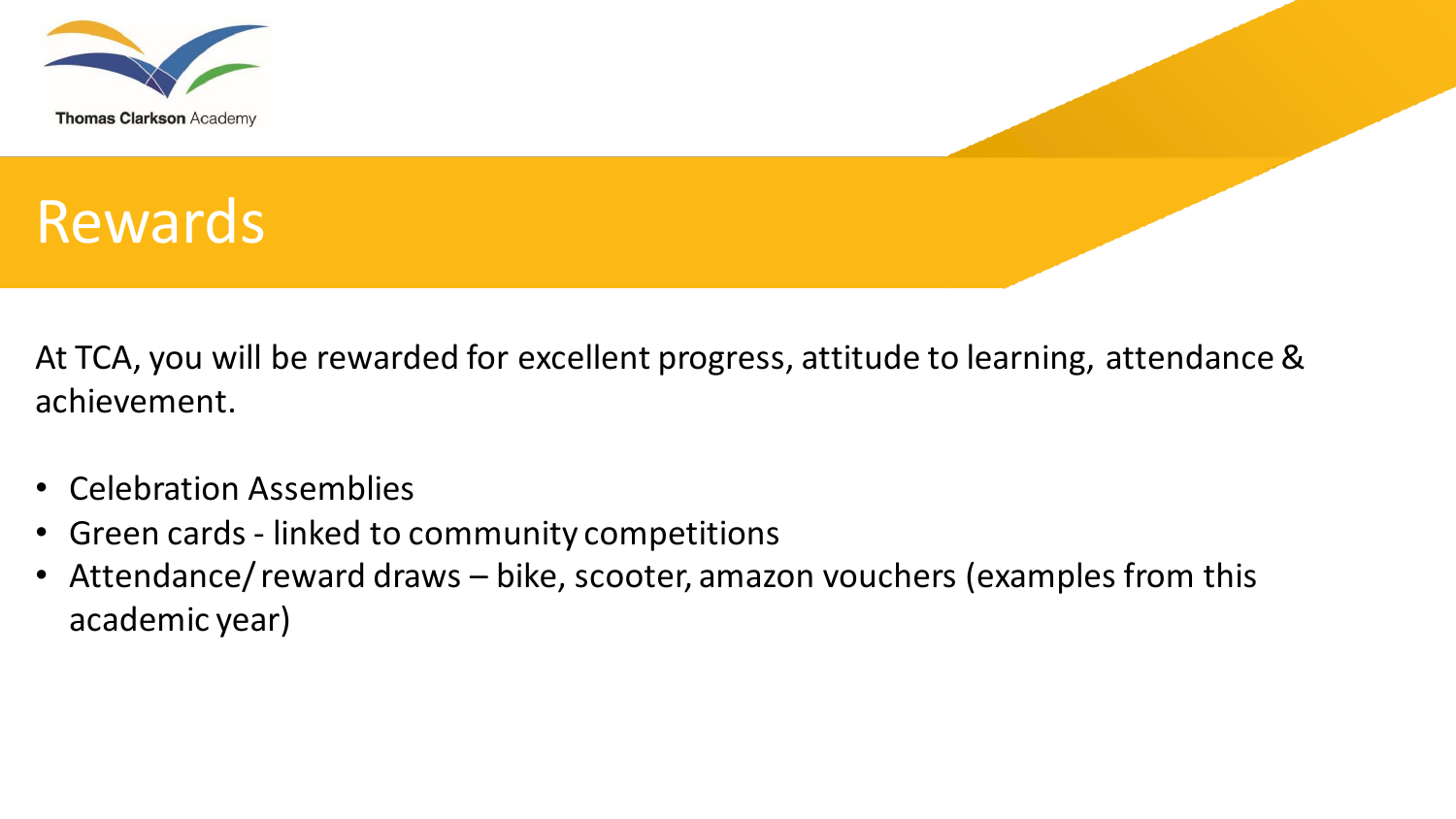

#### Uniform

The TCA uniform reflected the professional attitude that we expect from our students.

Our uniform supplier is Sportswear International, all uniform can be ordered directly.

Please place all orders for September 2018 by 6<sup>th</sup> August at the latest.

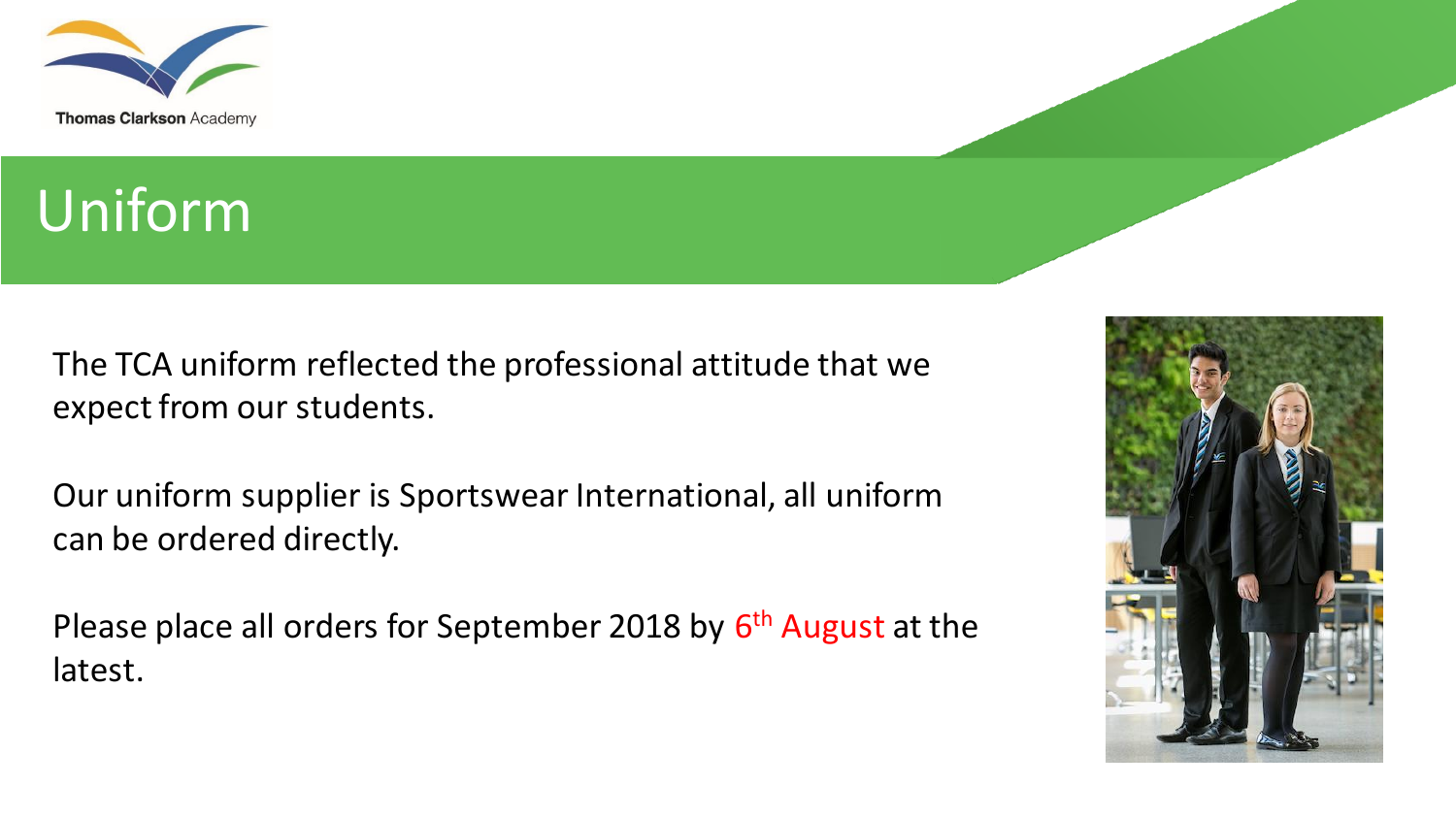

### Day to Day Standards

Throughout your time at TCA you will be striving to achieve your very best in every subject and extra-curricular opportunity you are given.

Learning comes first all the time, to ensure you're able to do this make sure you:

- Attend all lessons on time with your pencil case (pen, pencil, sharpener, coloured pencils, ruler & eraser) and books
- Present your classwork and homework with pride
- Do your best in all classes

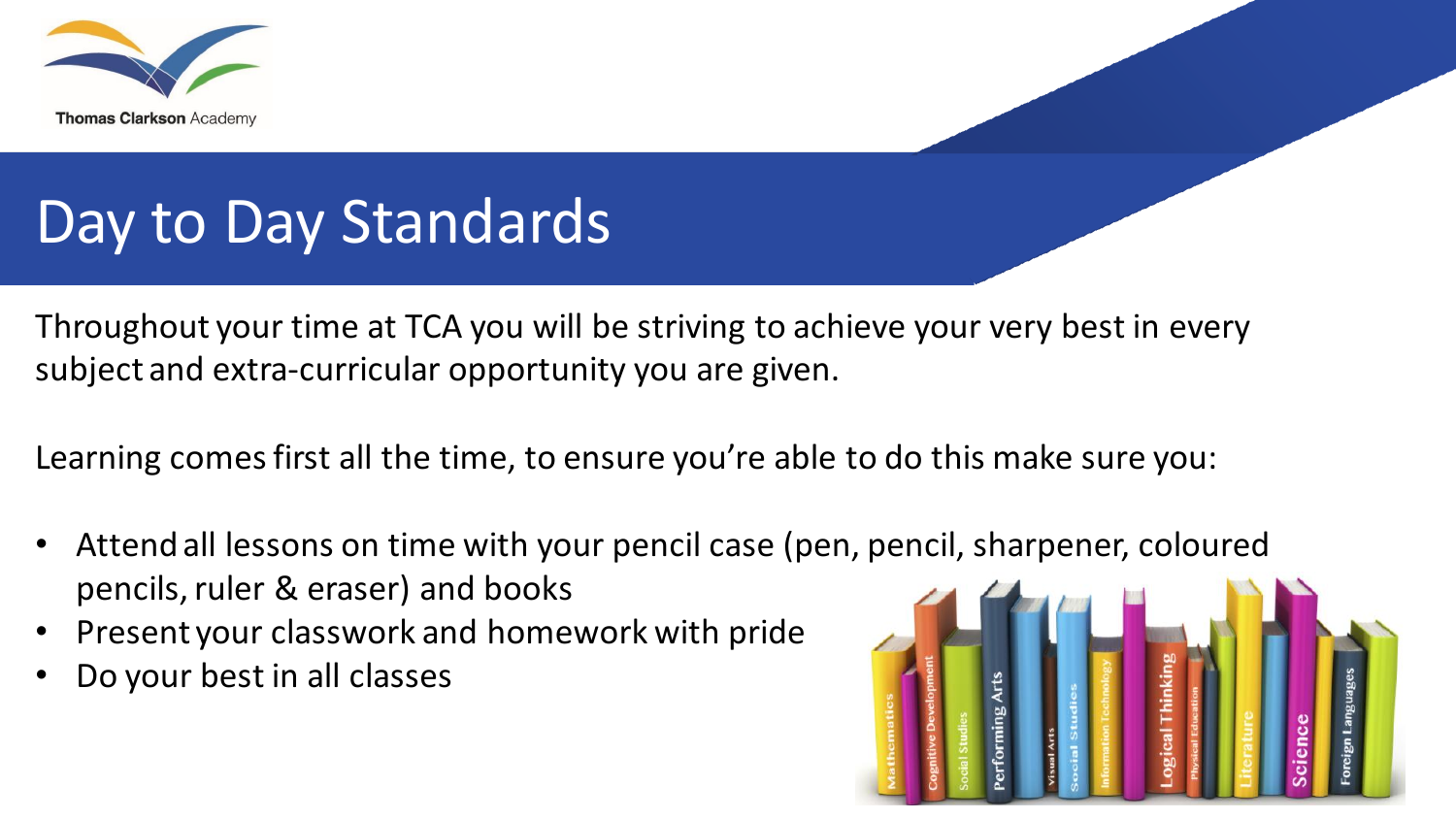

### Restaurant/Parent Pay

Our restaurant serves breakfast and lunch on a daily basis, with a wide selection of hot and cold food on offer, all prices can be found on the TCA website.

We use a cashless catering system, which can be funded through the cash loader in Eden, or directly on ParentPay.

ParentPay logins have been issued and you will find these in your 'white parent action pack'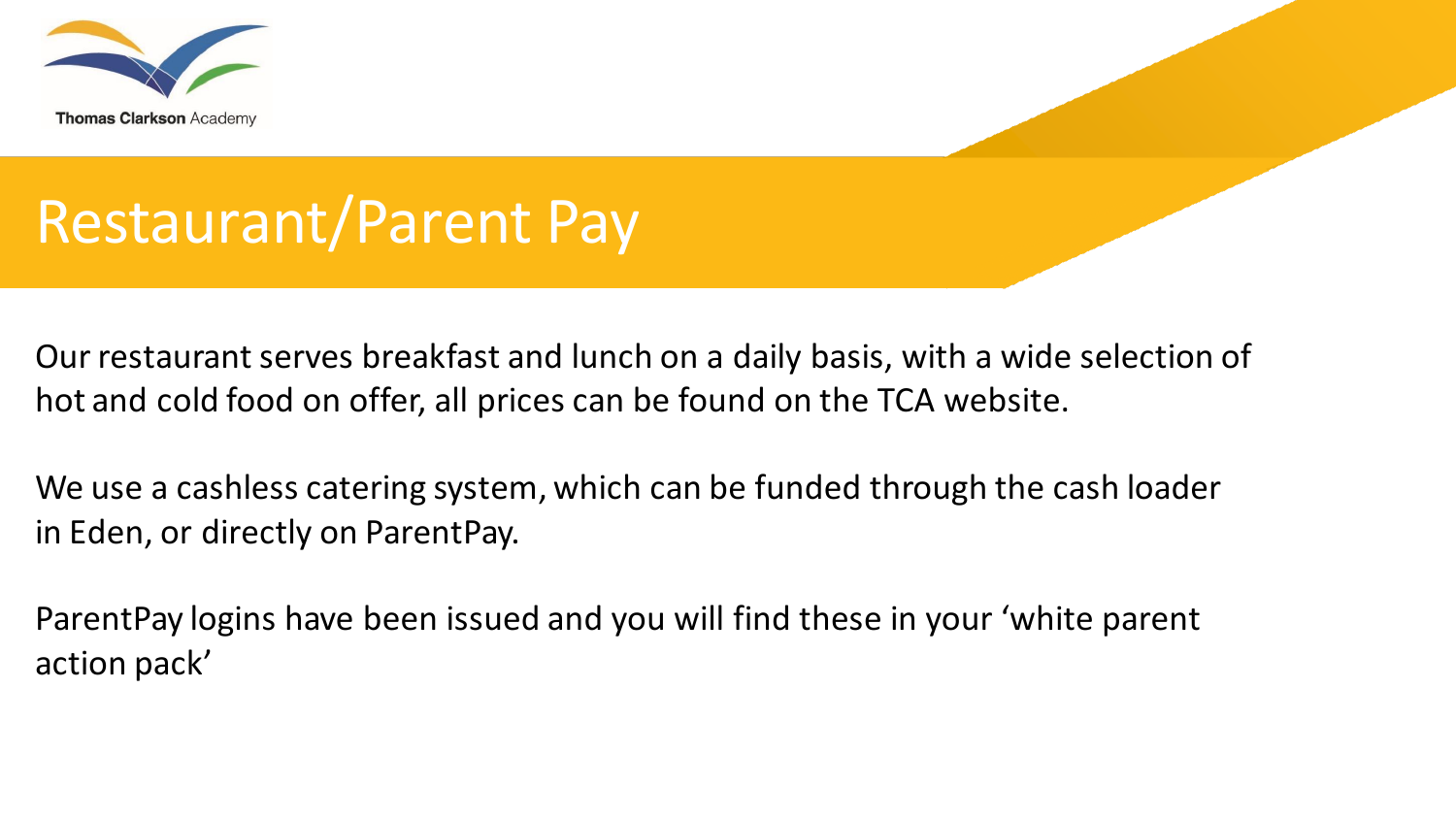

## Show my homework

Homework may take many forms, including creative pieces, written pieces and online submissions.

An online homework platform for students and parents to see homework that has been issued by staff.

Your should also write a log of your homework in your student planner, to help with organisation.

Parent logins will be emailed home in September.

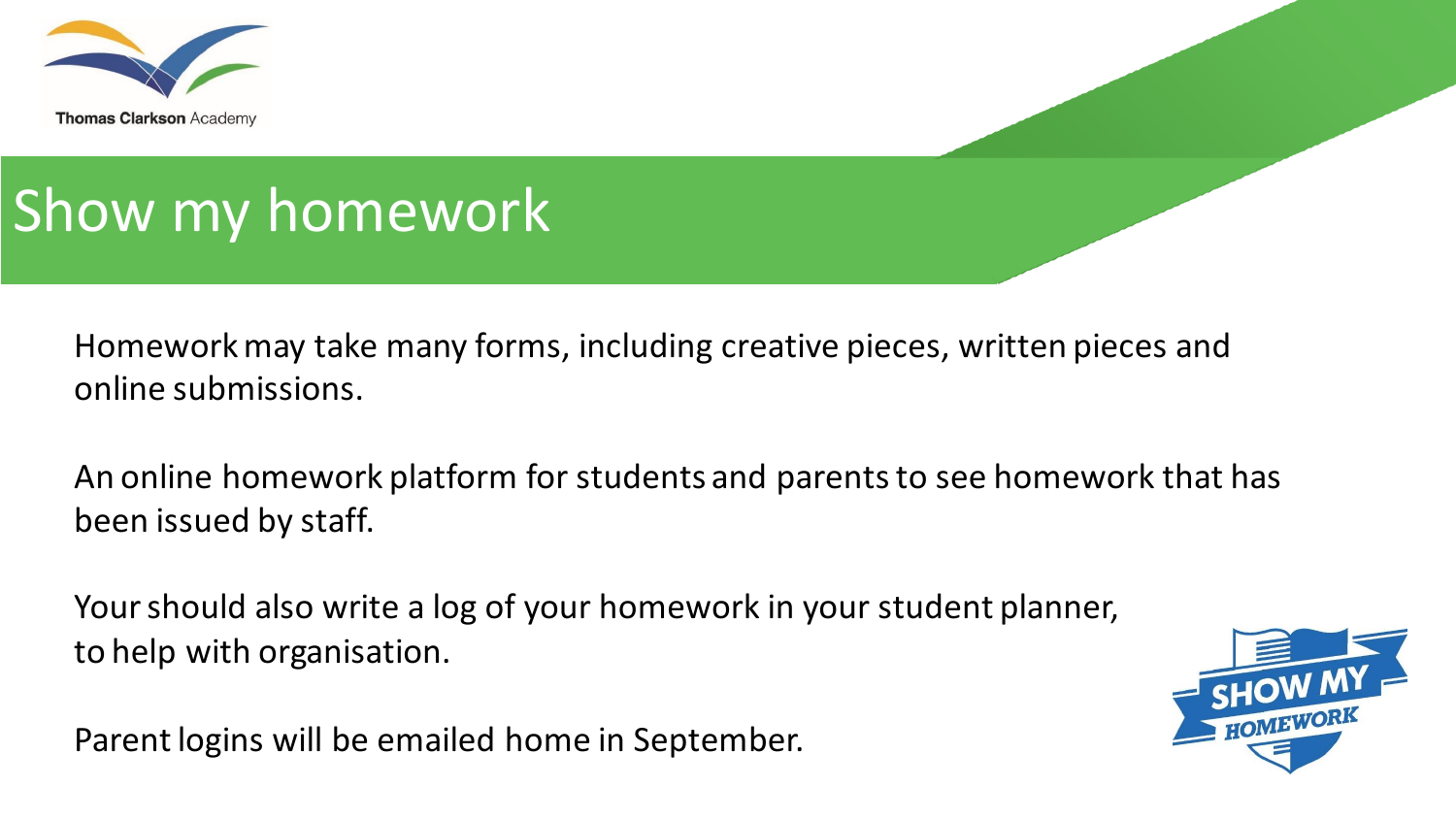



Cambridgeshire County Council organise school buses from the surrounding villages. Applications for September should be made directly to Cambridgeshire County Council.

Students living on the Waterlees estate can catch the Waterlees bus. On transition days, just turn up. For applications from September 2018, please speak to Mrs S Toms.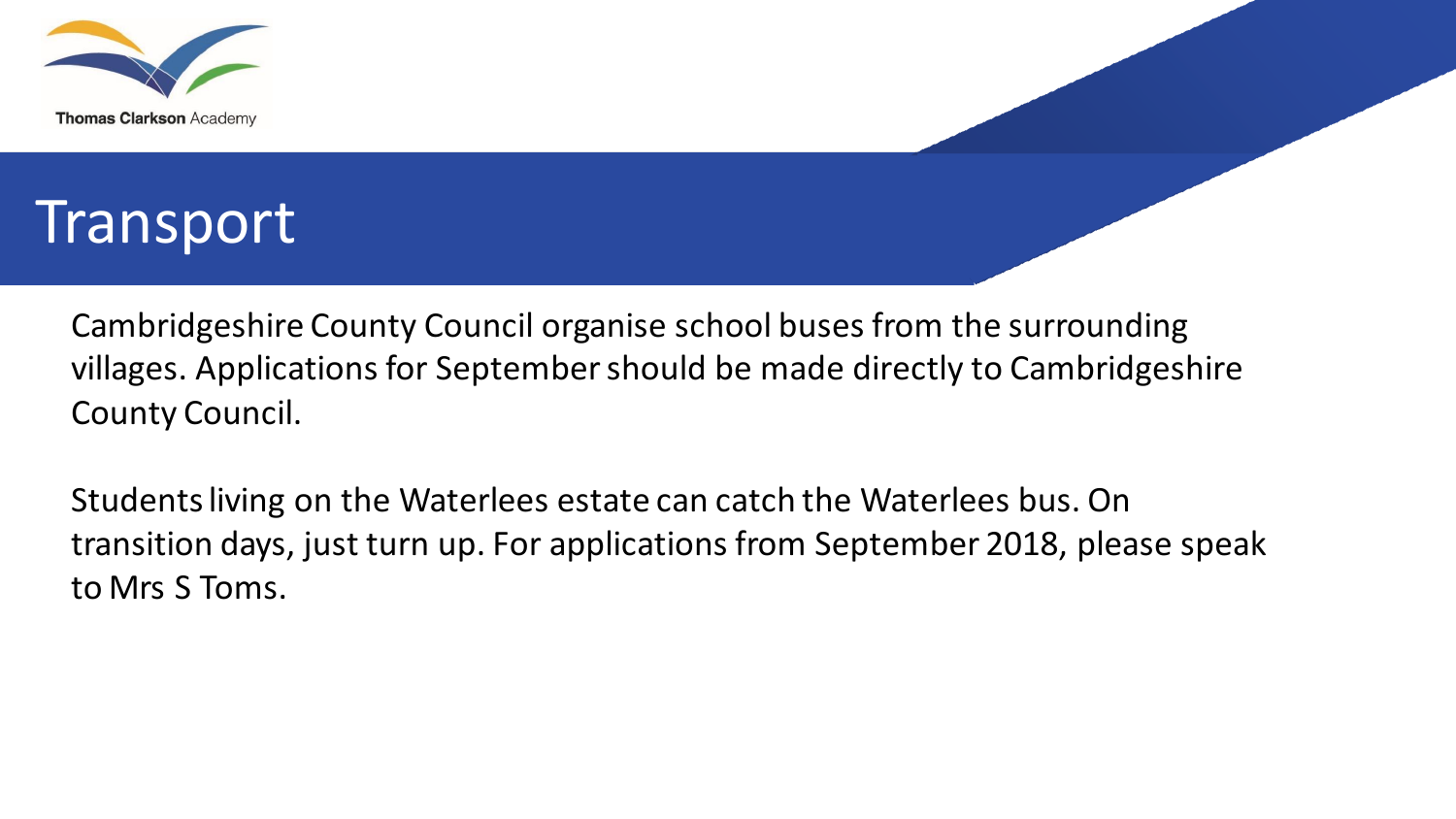

# Medical Needs

Medication can be kept at Student Services for dispensary during the day.

Parents must complete a medical form at reception, stating the full details of medication and dosage.

Please speak to me if there are medical concerns.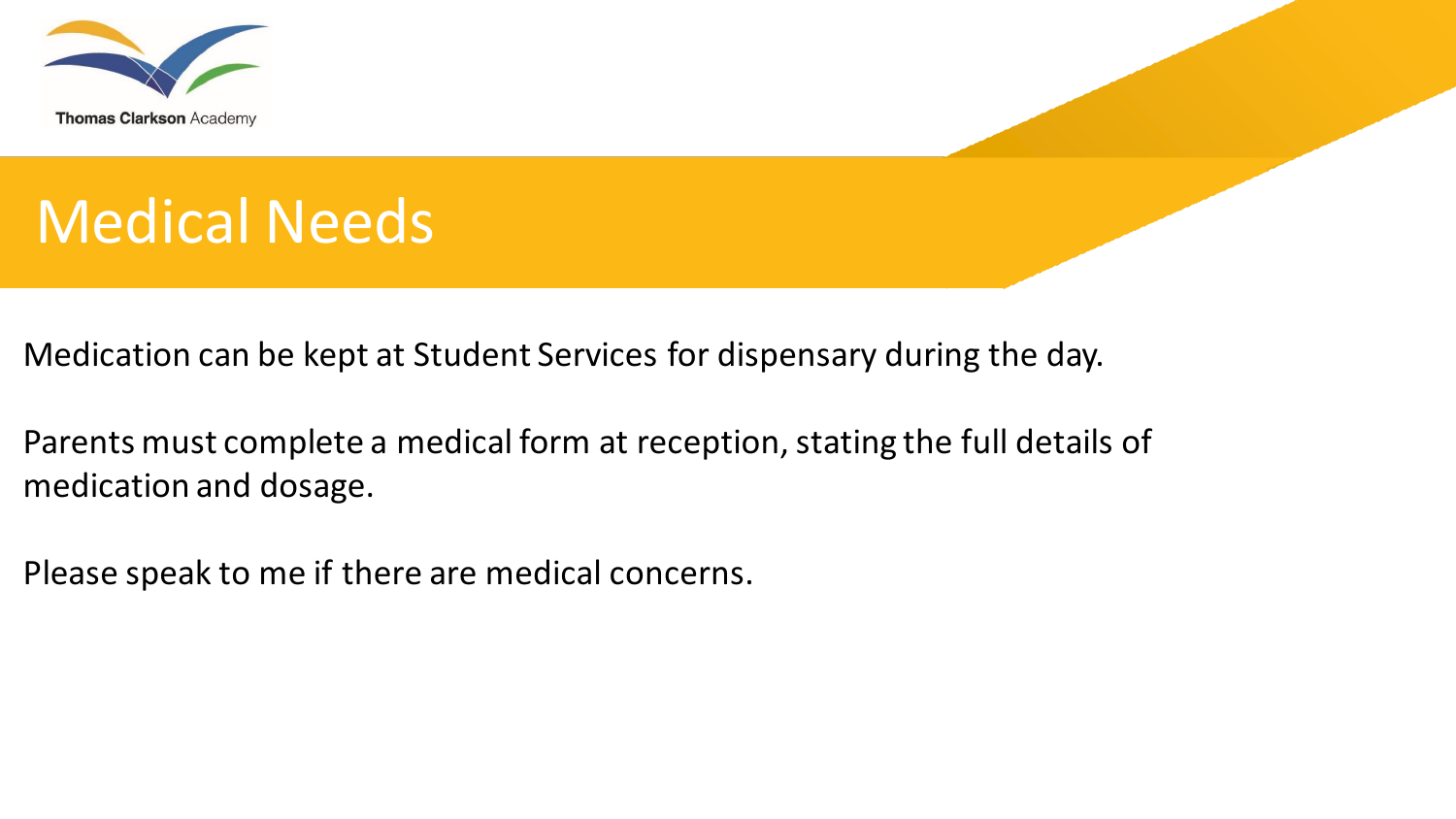

# Transition Days

- Students need to register in the theatre at 8.20
- Staff will be at the sports entrance (off the main carpark) guiding students into the theatre from 8am
- Students need to bring PE kit with them both days
- Breakfast is provided
- A packed lunch will need to be brought in for lunch, FSM students will have a lunch bag provided
- Students who are not travelling on coaches will be dismissed from the sports hall entrance at 2.55pm
- We have transition ambassadors on the buses to support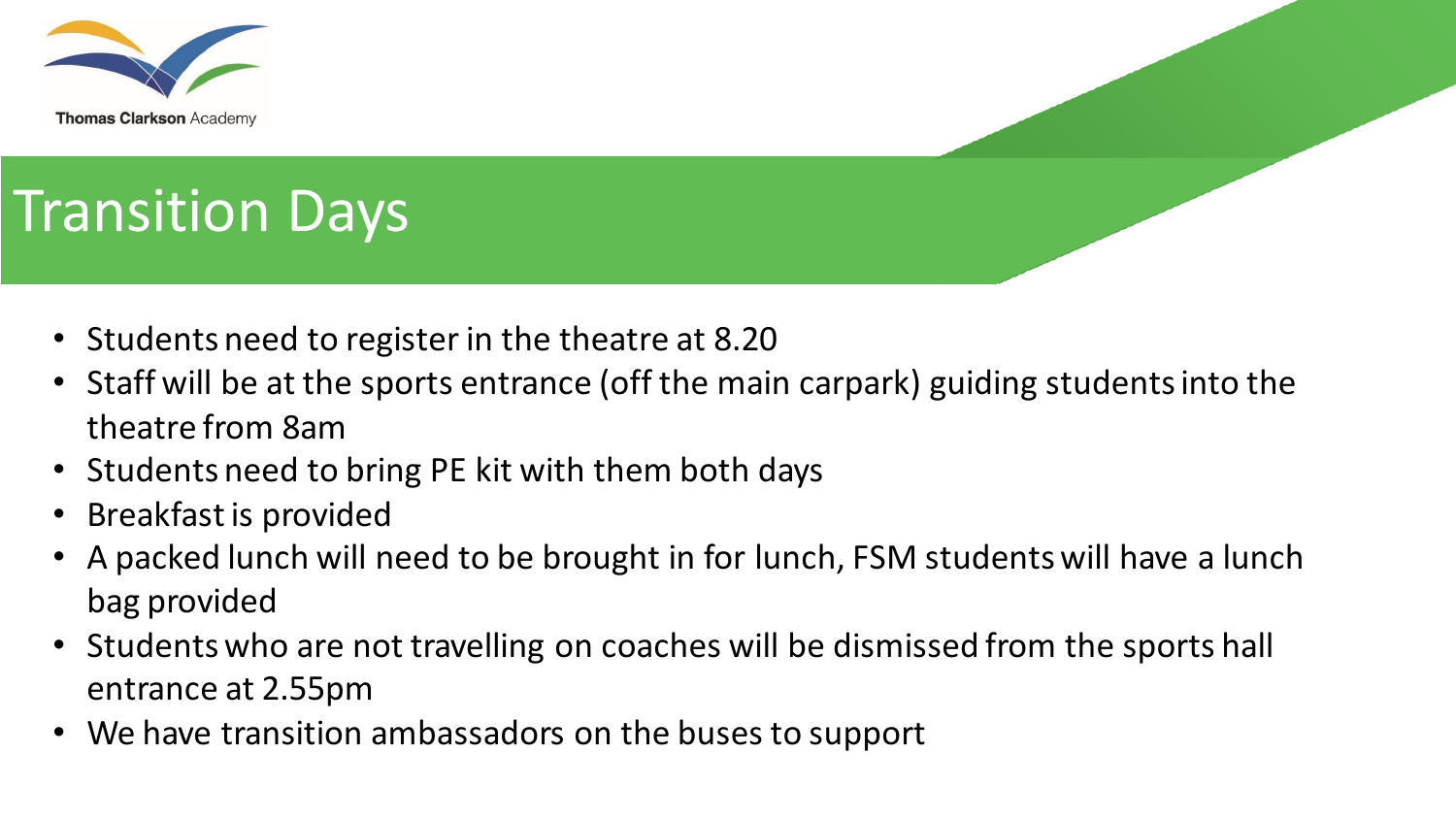

## Transition Day Timetable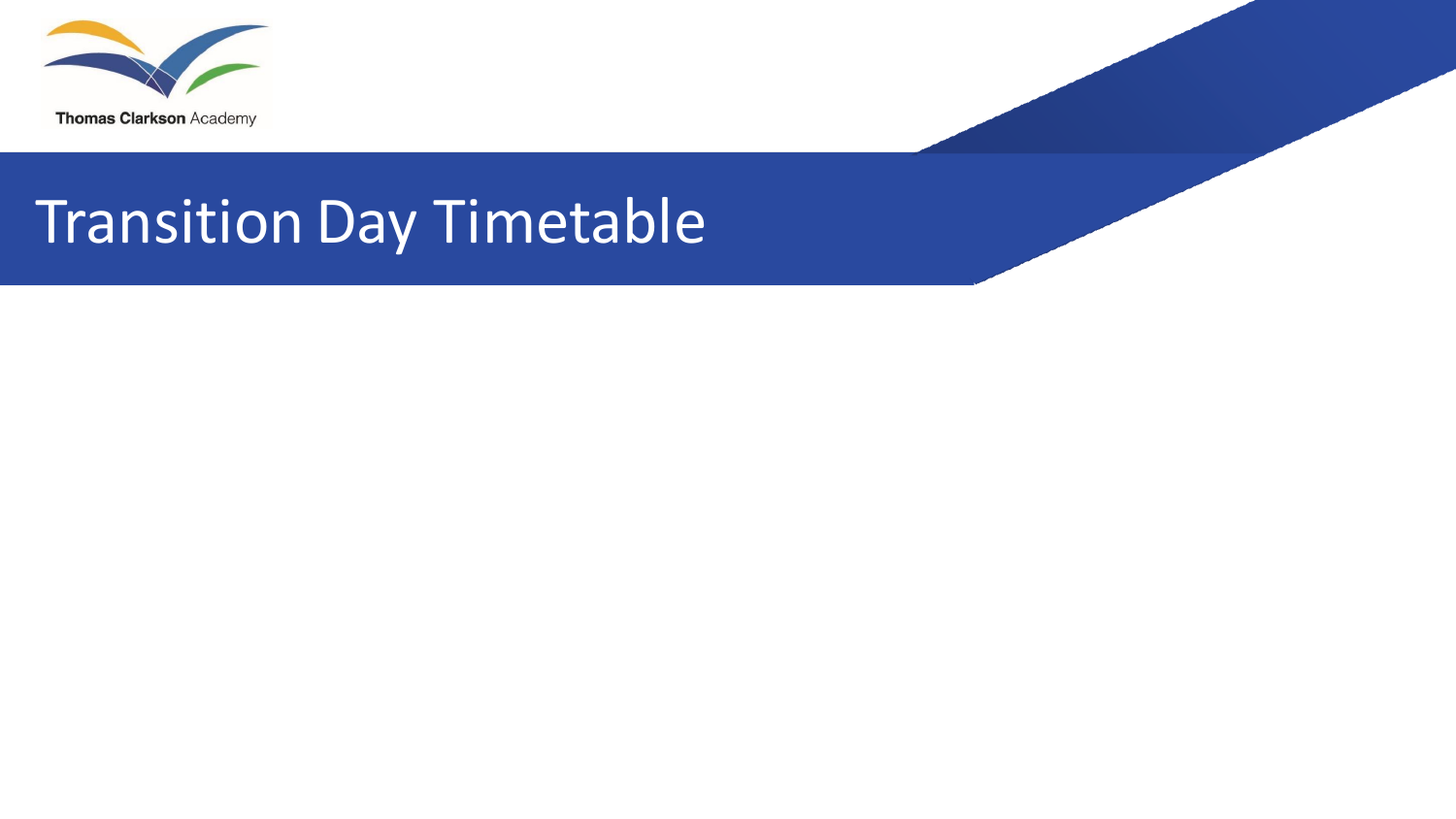

#### Thursday 6<sup>th</sup> September

Students first day at the Academy will consist of: A morning with your tutor A tour of the academy Students receiving: Timetable, Planner, Locker Key Students having their finger print taken